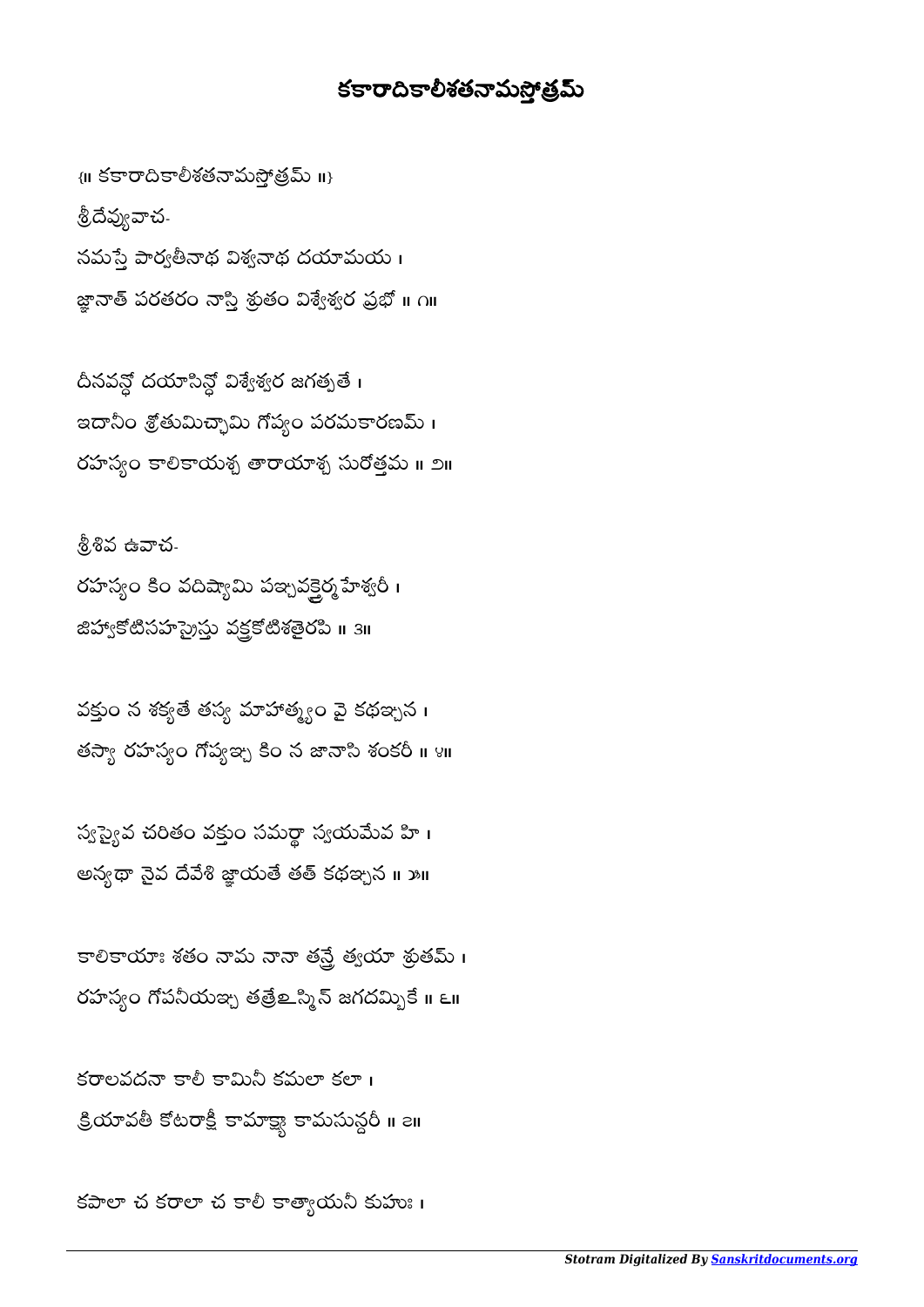కుమారీపూజనరతా కుమారీగణసేవితా । కులాచారప్రియా కౌలని అనిషేవిణీ ॥ ౧౭॥

కటకేశ్వరమధ్యస్థా కటకీ కటకార్చ్నితా। కటప్రియా కటరతా కటకర్మనిషేవిణీ ။ ౧౬॥

కాలహన్తీ కూర్మమాంసప్రియా కూర్మాదిపూజితా। కోలినీ కరకాకారా కరకర్మనిషేవిణీ ။ గాు။

కేశవస్య ప్రియా కాశా కాశ్మీరా కేశవార్చ్నితా। కామేశ్వరీ కామరుపా కామదానవిభూషితా ॥ ∩४॥

కరాలాస్యా చ కన్గర్భకామినీ రూపశోభితా । కోలమృకా కోలరతా కేశినీ కేశభూషితా ॥ ౧౩॥

కులజ్జా కమలాపూజ్యా కైలాసనగభూషితా । కూటజా కేశినీ కామ్యా కామం జేతా ॥ గెలి॥

కులధర్మ ప్రియా కామా కామ్యకర్మ విభూషితా । కులప్రియా కులరతా కులీనపరిపూజితా ॥ กก

కృష్ణాపరాజితా కృష్ణప్రియా చ కృష్ణరూపినీ। కాలికా కాలరాత్రీశ్చ కులజా కులపణ్ణితా ॥ ∩౦॥

కాదమ్బరీ కాలహరా కౌతుకీ కారణప్రియా । కృష్ణా కృష్ణప్రియా కృష్ణపతా కృష్ణవల్లభా ॥ ౯॥

కజ్కాలా కాలదమనా కరుణా కమలార్చ్నితా ॥ ౮॥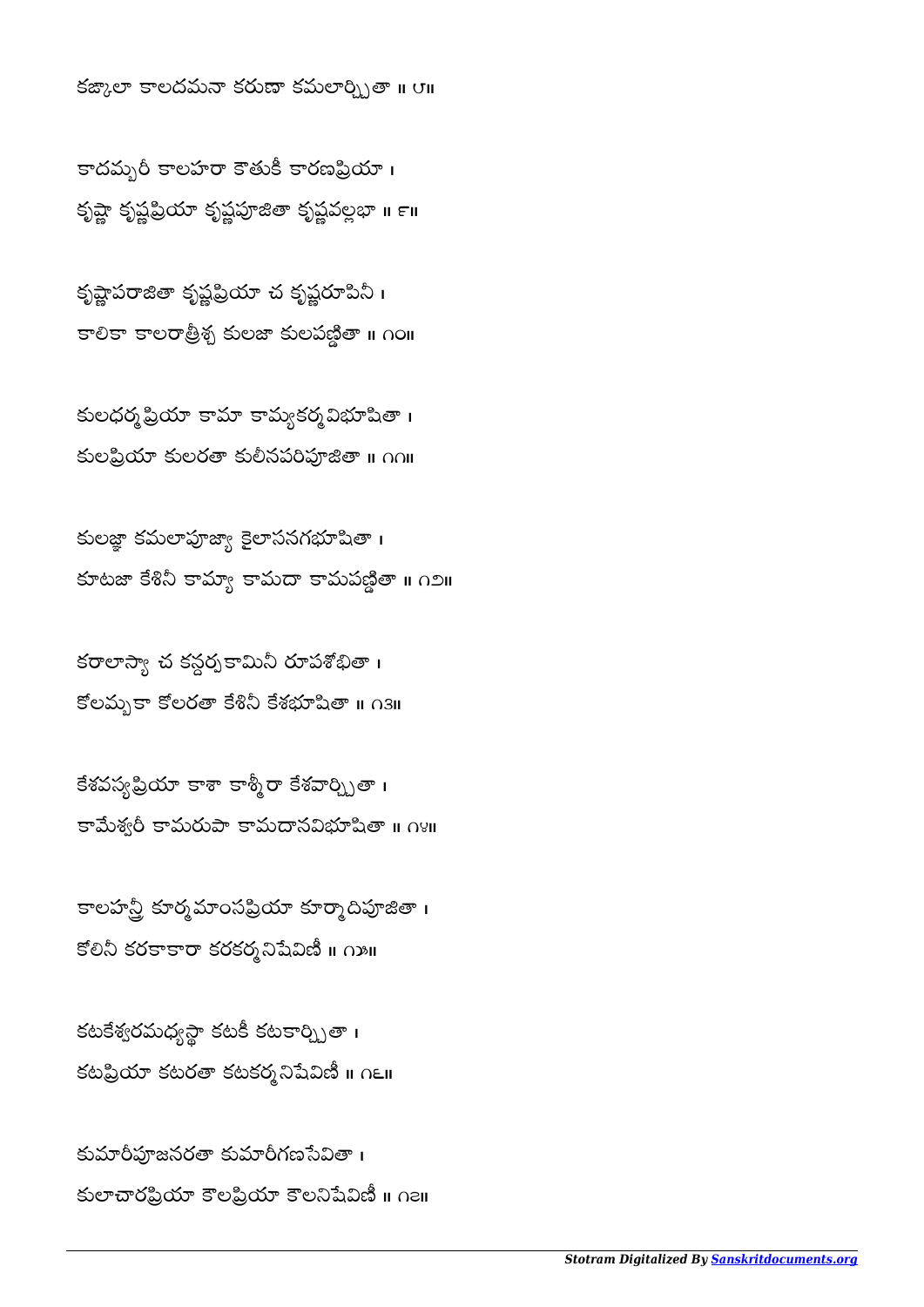రాత్రివాపి దివాభాగే యది దేవి సురేశ్వరీ । ప్రజపేద్ భక్తిభావేన రహస్య స్తవముత్తమమ్ ॥ ౨౬॥

సత్యం వచి మహేశాని నాతఃపరతరం ప్రియే । న గోలోకే న వైకుణ్ణే న చ కైలాసమన్ధిరే ॥ ౨౫॥

త్రిషు లోకేశు విశ్వేశి సత్యం గోప్యమతః పరమ్ । నాస్తి నాస్తి మహామాయే తన్రమధ్యే కథఞ్నన ॥ ౨౪॥

బ్రహ్మా విష్ణుశ్చ రుద్రశ్చ వాసవాద్యా దివౌకసః। రహస్యపఠనాద్దేవి సర్వే చ విగతజ్వరాః ॥ ౨౩॥

ఫలశ్రుతి-యః పఠేత్ పరయా భక్త్యా సళివో నాత్ర సంశయః । శతనామప్రసాదేన కిం న సిద్ధతి భూతలే ॥ ౨౨॥

కౌషికీ కేతకీ కున్తీ కున్తలాదివిభూషితా । ఇత్యేవం శృణు చార్వజ్గో రహస్యం సర్వమజ్గాలమ్ ॥ ౨౧॥

క్రియాభక్తిరతా కామ్యానాజ్చైవ కామదాయినీ । కోలపుష్నమృరా కోలా నికోలా కాలహాన్తరా ॥ ౨౦॥

కామరూపా కామహరా కామమన్ధిరపూజితా । కామాగారస్వరూపా చ కాలాఖ్యా కాలభూషితా ॥ ౧౯॥

కులీనా కులధర్మజ్ఞా కులభీతివిమర్ద్దినీ । కాలధర్మ ప్రియా కామ్య- నిత్యా కామస్యరూపిణీ ॥ ౧౮॥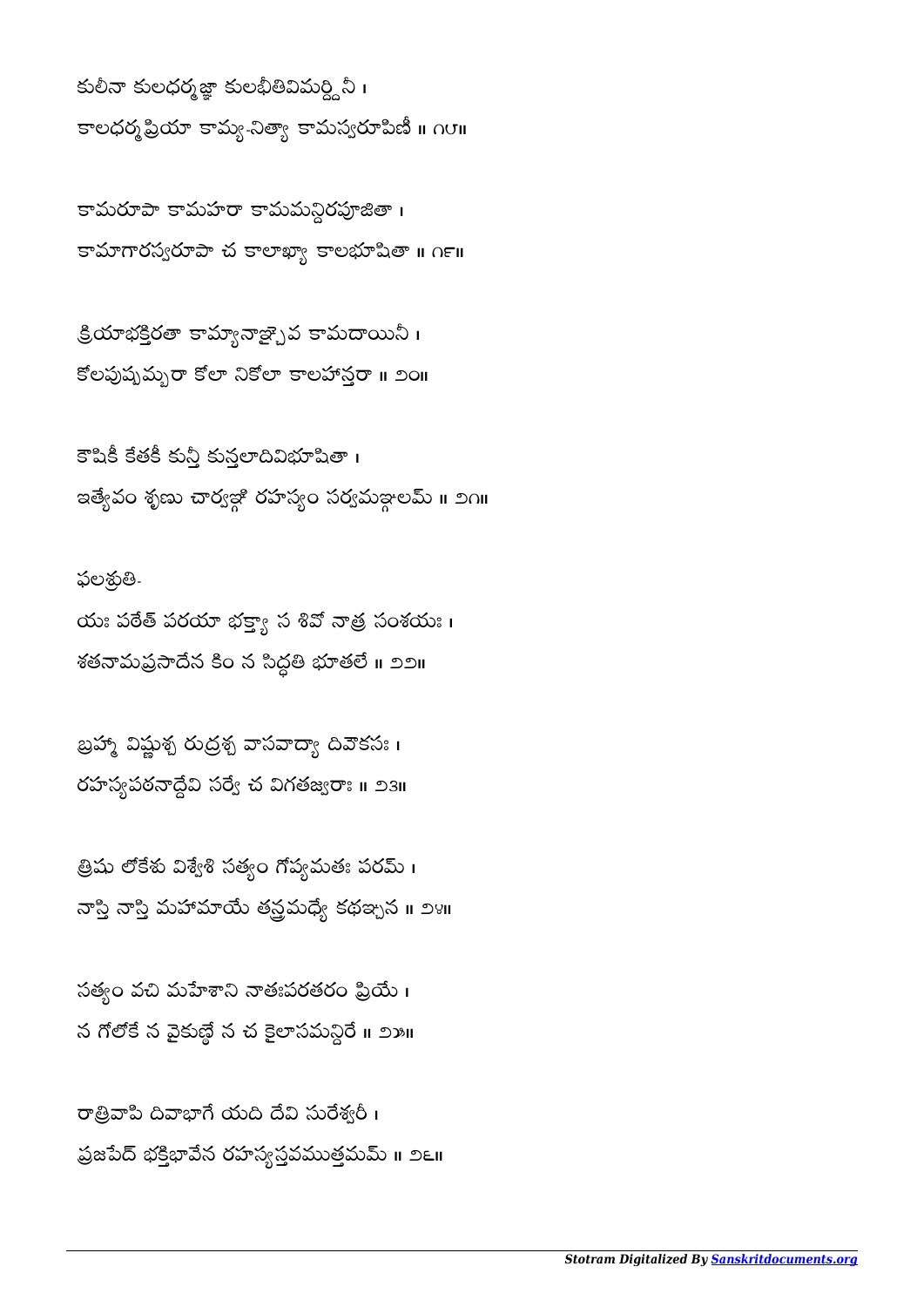వినా దుర్గాం జగద్ధాత్రి నిష్మలం జీవనం భభేత్ ।

స సాధకో మహాజ్ఞానీ యశ్చ దుర్గాపదానుగః । న చ భక్తిర్న వాహభక్తిర్న ముక్తినగనన్నిని ॥ ३౫॥

సంస్మరేద్ యో జపేద్ద్యాయేత్ స ముక్తో నాత్ర సంశయ । జీవన్ముక్తః స విజ్జేయస్తవ్రభక్తిపరాయణః ॥ ३४॥

ముణ్ణమాలామహామన్త్రం మహామన్త్రస్య సాధనమ్ । భక్త్యా భగవతీం దుర్గాం దుఃఖదారిద్ర్యనాశినీమ్ <mark>။</mark> зз။

శతవారప్రపఠనాన్మస్త్రసిద్ధిర్భవేద్ధూవమ్ । నానాతన్త్రం శ్రుతం దేవి మమ వక్త్రాత్ సురేశ్వరీ ॥ ౩౨॥

రాత్రో బీల్వతలేల శ్వథ్ధమూలేల పరాజీతాతలే । ప్రపరేత్ కాలికా స్తోత్రం యథాశక్త్యా మహేశ్వరీ ॥ ३౧॥

స్తవపాఠాద్ వరారోహే కిం న సిద్ధతి భూతలే। అణిమాద్యప్టసిద్ధిశ్చ భవెత్యేవ న సంశయః ॥ ३౦॥

రహస్య పఠనాత్ కోటి-పురశ్చరణజం ఫలమ్ । ప్రాప్నోతి దేవదేవేశి సత్యం పరమసున్దరీ ॥ ౨౯॥

స కృతీ సర్వశాస్త్రజ్ఞః స కులీనః సదా శుచిః । స కులజ్ఞః స $\frac{1}{2}$  స ధర్మత్ఖో మహీతలే ॥ ౨౮॥

శతనామ ప్రసాదేన మన్ర్టసిద్ధీః ప్రజాయతే । కుజవారే చతుర్ధ్దశ్యాం నిశాభాగే జపేత్తు యః ။ ౨౭॥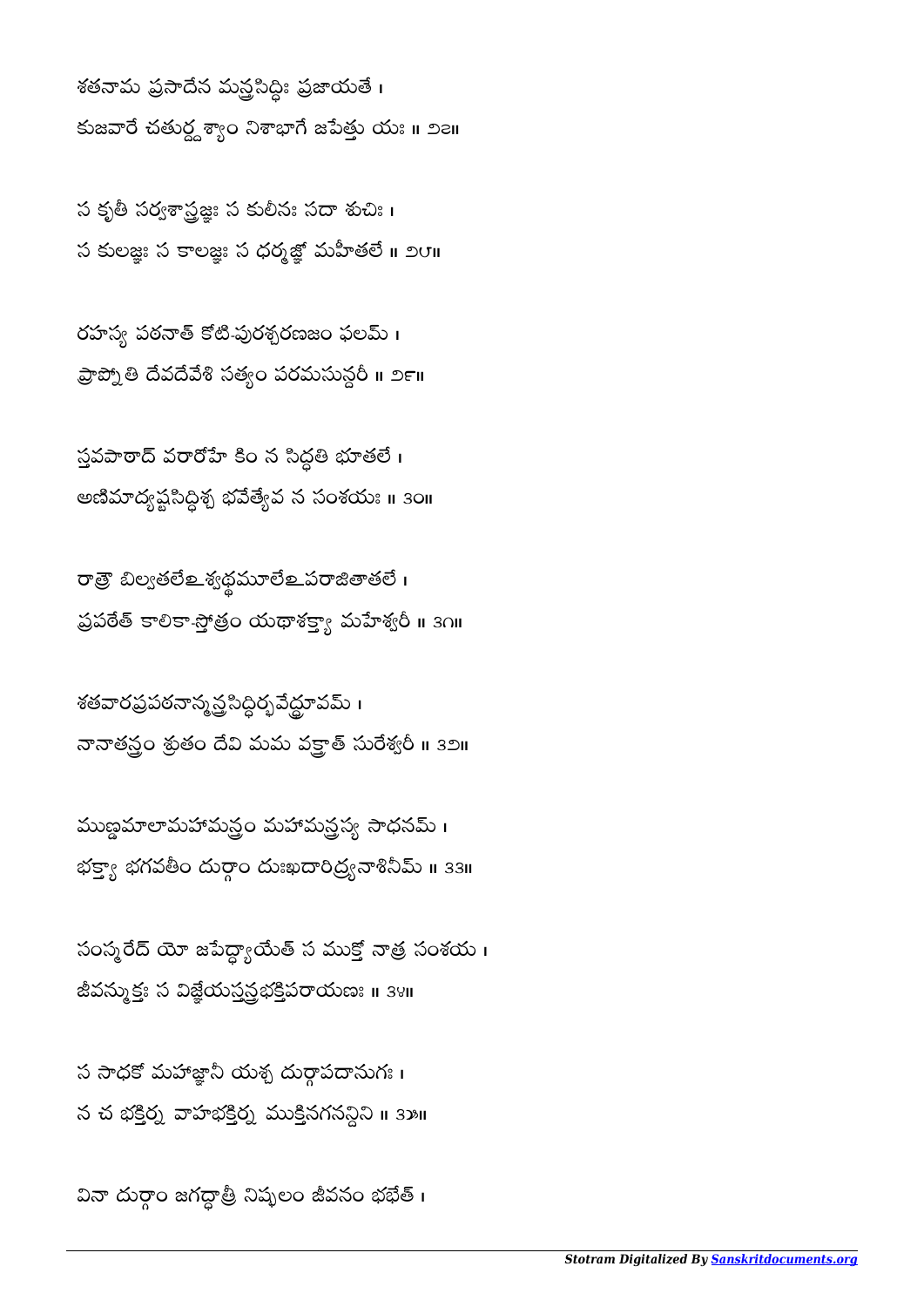శక్తిమార్గరతో భూత్వా యోహన్యమార్గే ప్రధావతి ॥ 3९॥

న చ శాక్తాస్తవ్య వక్తం పరిపశ్యన్తి శంకరీ । వినా తన్హైద్ విన్హా చిన్హా ను మేశ్వరీ ॥ ३౭॥

న చ భుక్తిశ్చ ముక్తిశ్చ జాయతే వరవర్ణినీ । యథా గురుర్మహేశాని యథా చ పరమో గురుః ॥  $3$ ౮॥

తన్రావక్తా గురుః సాక్షాద్ యథా చ జ్ఞానదః శివః। తన్రఞ్న తన్రవక్తారం నిన్ధన్తి తాన్హీకీం క్రియామ్ ॥ ౩౯॥

యే జనా భైరవాస్తేషాం మాంసాస్థిచర్యణోద్యతాః। అతఏవ చ తన్రజ్ఞం స నిన్ధన్తి కదాచన ।  $\lesssim$  హస్తన్తి న వాదన్య న్య భా బుధా ॥ ४०॥

။ ఇతి ముణ్ణమాలాతన్హే బ్లైషమపటలే దేవీశ్వర సంవాదే

కాలీశతనామస్తోత్రం సమ్నూర్ణమ్ ॥

Encoded and proofread by Kunal Mukherjee kunal at neo.tamu.edu

Please send corrections to sanskrit@cheerful.com Last updated  $\bar{\mathbb{S}}$ oday http://sanskritdocuments.org

Kakaradi Kali Ashtottara Shatanama Stotram Lyrics in Telugu PDF % File name : kakArAdishata.itx % Category : aShTottarashatanAma